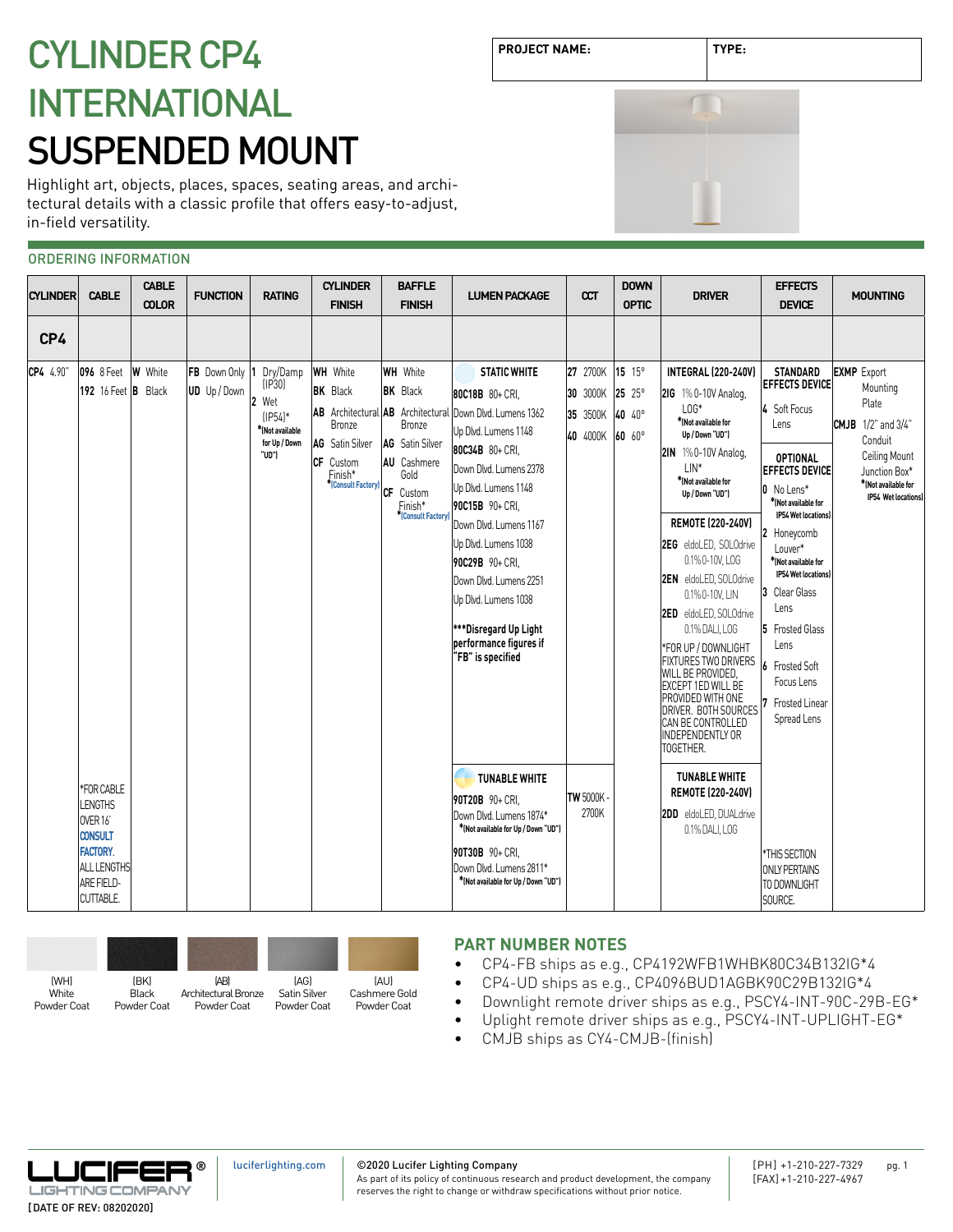## **ACCESSORIES**

|                      | <b>DOWNLIGHT ALTERNATE EFFECTS DEVICES</b>      |
|----------------------|-------------------------------------------------|
| $\Box$ HCL-CY4-01    | Honeycomb Louver *                              |
|                      | *(Not available for Wet location)               |
| $\Box$ CGL-CY4-01    | Clear Glass Lens                                |
| $\square$ SFL-CY4-01 | Soft Focus Lens                                 |
| $\Box$ FGL-CY4-01    | Frosted Glass Lens                              |
| $\Box$ FSFL-CY4-01   | Frosted Soft Focus Lens                         |
|                      | <b>D FLSL-CY4-01</b> Frosted Linear Spread Lens |

#### **REPLACEMENT DOWN OPTIC ASSEMBLIES**

| $\Box$ RO-90-15 | $15^{\circ}$ optic |
|-----------------|--------------------|
| $\Box$ RO-90-25 | 25° optic          |
| $\Box$ RO-90-40 | $40^{\circ}$ optic |
| $\Box$ RO-90-60 | $60^\circ$ optic   |

# **C** PERFORMANCE - 3000K - SOFT FOCUS LENS

| <b>LUMEN</b>   | <b>WATTAGE</b> | 15° OPTIC<br>(DOWNLIGHT) |     | 25° OPTIC<br>(DOWNLIGHT) |            |                  | 40° OPTIC<br>(DOWNLIGHT) | 60° OPTIC<br>(DOWNLIGHT) |     | <b>UPLIGHT</b>   |     |
|----------------|----------------|--------------------------|-----|--------------------------|------------|------------------|--------------------------|--------------------------|-----|------------------|-----|
| <b>PACKAGE</b> |                | <b>DELIVERED</b>         | LPW | <b>DELIVERED</b>         | <b>LPW</b> | <b>DELIVERED</b> | <b>LPW</b>               | <b>DELIVERED</b>         | LPW | <b>DELIVERED</b> | LPW |
| 80C18B         | 14             | 1318                     | 94  | 1337                     | 95         | 1362             | 97                       | 1251                     | 89  | 1148             | 82  |
| 80C34B         | 28             | 2301                     | 82  | 2335                     | 83         | 2378             | 85                       | 2185                     | 78  | 1148             | 82  |
|                |                |                          |     |                          |            |                  |                          |                          |     |                  |     |
| 90C15B         | 14             | 1129                     | 81  | 1145                     | 82         | 1167             | 83                       | 1072                     | 77  | 1038             | 74  |
| 90C29B         | 28             | 2178                     | 78  | 2210                     | 79         | 2251             | 80                       | 2068                     | 74  | 1038             | 74  |
|                |                |                          |     |                          |            |                  |                          |                          |     |                  |     |
| 90T20B         | 31             | 1757                     | 57  | 1805                     | 58         | 1874             | 60                       | 1720                     | 55  | -                |     |
| 90T30B         | 49             | 2636                     | 54  | 2708                     | 55         | 2811             | 57                       | 2580                     | 53  | -                |     |

|                              | STATIC WHITE OUTPUT MULTIPLIER |  |  |
|------------------------------|--------------------------------|--|--|
| <b>CCT</b>                   | <b>CCT SCALE</b>               |  |  |
| 2700K                        | 0.957                          |  |  |
| 3000K                        | 1.000                          |  |  |
| 3500K                        | 1.019                          |  |  |
| 4000K                        | 1.030                          |  |  |
|                              |                                |  |  |
| LIGHT LOSS FACTOR MULTIPLIER |                                |  |  |
| No Lens                      | 1.05                           |  |  |
| CGL                          | 1.05                           |  |  |
|                              |                                |  |  |

| No Lens     | 1.05 |
|-------------|------|
| CGL         | 1.05 |
| <b>SFL</b>  | 1.00 |
| <b>FGL</b>  | 0.90 |
| <b>FSFL</b> | 0.87 |
| <b>FLSL</b> | 0.83 |
| <b>HCL</b>  | 0.65 |

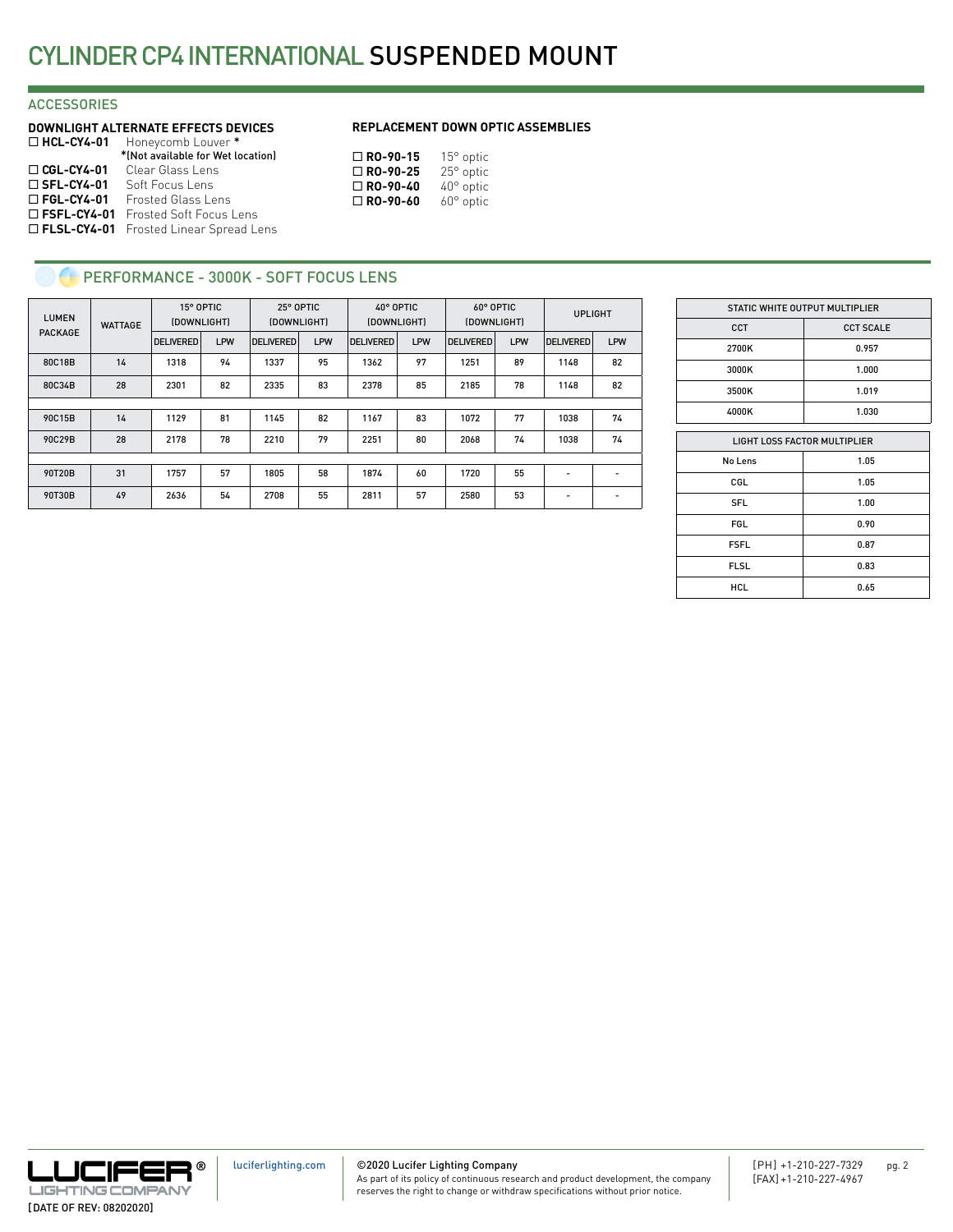**A**

## FIXTURE DIMENSIONS / DRAWINGS

**A** LUMINAIRE

Body with integrated heat sink and LED(s).

#### B CANOPY

Die-cast canopy accommodates flat and sloped ceiling conditions. Conceals hidden twist-on mounting hardware. Available with integral or remote driver.

#### CABLE  $\boldsymbol{\Theta}$

Black or White wiring harnesses are available. Available in lengths up to 192" maximum, cable is field cuttable, consult factory for lengths greater than 192".

#### $\Omega$ UPLIGHT OPTIC

120° Spread lens; Uplight only available for Dry/Damp locations.

#### DOWNLIGHT OPTIC E

Field-changeable optics available in 15°, 25°, 40° and 60° beams.

#### LENS RETAINER F

Threaded lens retainer attaches to baffle and accommodates up to two effects devices.

#### DOWNLIGHT EFFECTS DEVICE  $\bullet$

Soft focus lens standard. Effects device is field-changeable in Dry/Damp and Wet locations.

#### BAFFLE  $\mathbf{G}$

Die-cast baffle minimizes aperture glare and conceals view into fixture.







[luciferlighting.com](http://luciferlighting.com/)

#### ©2020 Lucifer Lighting Company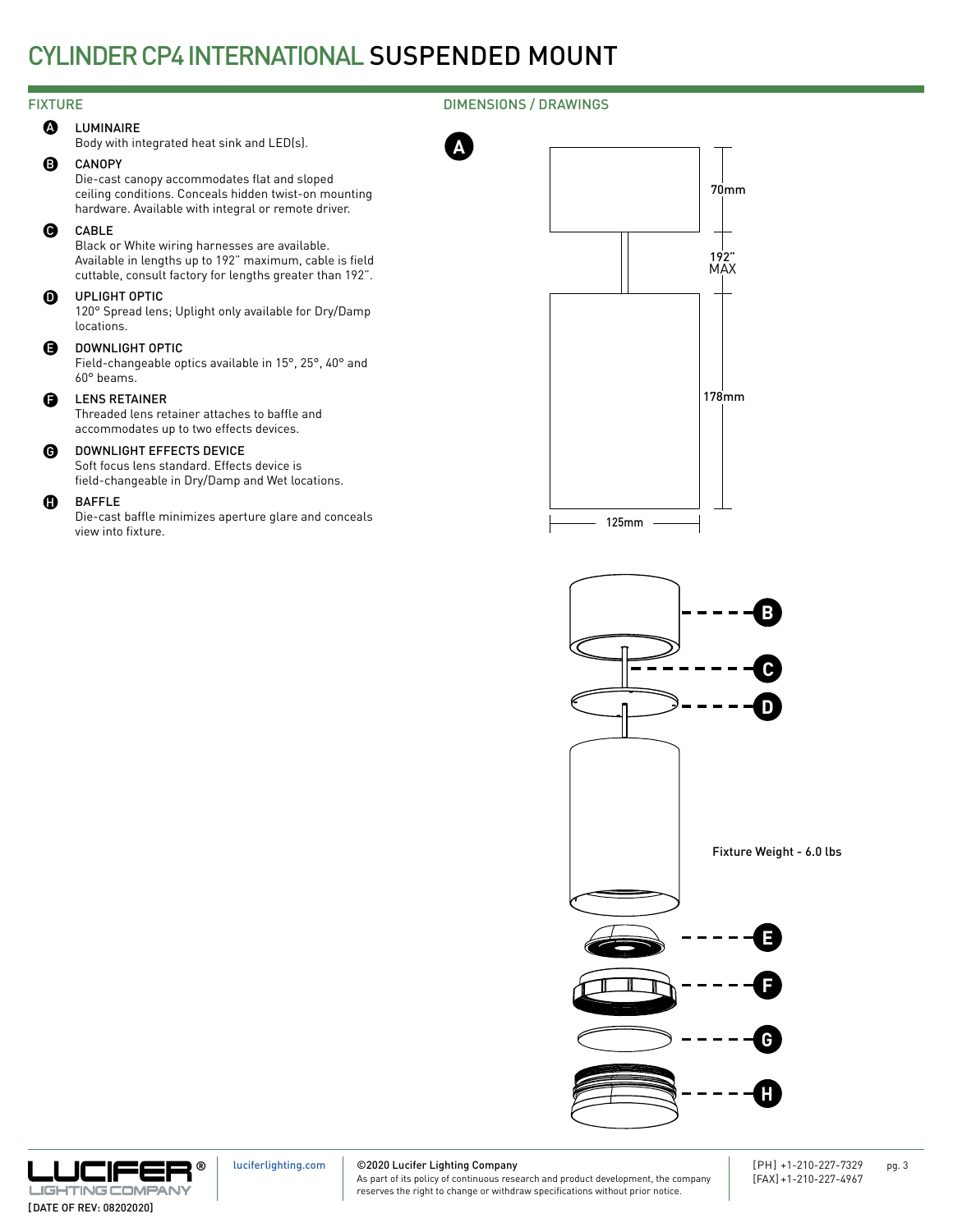#### MOUNTING ASSEMBLY  $\bullet$

## MOUNTING DIMENSIONS / DRAWINGS

Surface mounted, does not require installation prior to rough-in. Mounting plate sits atop ceiling for attachment of mounting adaptor. Fixture mounts flush with minimalist transition to ceiling.

#### CMJB  $\bullet$

Ceiling mount junction box perfectly matches the cylinder profile for a continuous, integrated look where exposed ceiling mount junction box and conduit applications apply. For use with 1/2" and 3/4" EMT conduit only. Features three conduit entrances at 12, 3, and 6 o'clock plus one conduit knockout on top. Painted finishes only. Blank off plugs included.



6



©2020 Lucifer Lighting Company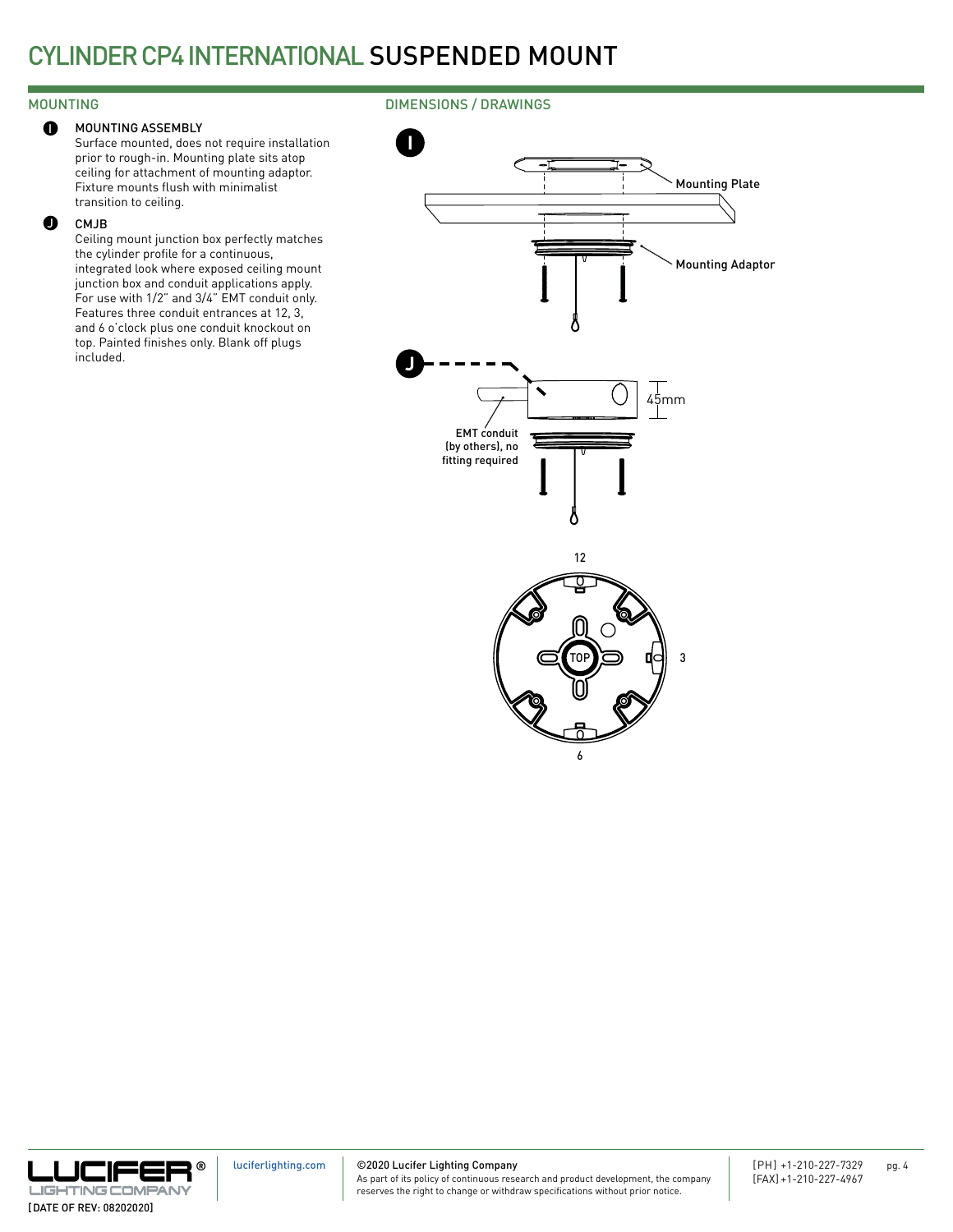#### PS-RMT

Do not install in environments where ambient **K** <sup>K</sup> temperatures exceed 35°C (95°F). Remote power supply provides additional driver options. Mounting device still required. Consult install guide for maximum allowable secondary run lengths between PS-RMT and fixture.

## REMOTE POWER SUPPLY **EXECUTE 20 IMENSIONS** / DRAWINGS



|       | POWER SUPPLY DIMENSIONS |       |                  |  |
|-------|-------------------------|-------|------------------|--|
| Model |                         | R     | C                |  |
| 2EG   | 41mm                    | 210mm | 34mm             |  |
| 2FN   |                         |       |                  |  |
| 2FD   | 76mm                    | 152mm | 30 <sub>mm</sub> |  |
| 2DD   |                         |       |                  |  |

### UP / DOWNLIGHT FIXTURE CONTROL INFORMATION

| <b>DRIVER</b> | <b>DRIVER</b><br><b>QUANTITY</b> | <b>SOURCES DIM</b><br>INDEPENDENTLY<br>OR TOGETHER | <b>WIRING REQUIREMENTS</b>                                                     |
|---------------|----------------------------------|----------------------------------------------------|--------------------------------------------------------------------------------|
| 2ED           |                                  |                                                    | For independent control, two DALI addresses required.                          |
| 2EG           |                                  |                                                    | For independent control, two switch-legs and two 0-10V control leads required. |
| 2EN           |                                  |                                                    | For independent control, two switch-legs and two 0-10V control leads required. |



©2020 Lucifer Lighting Company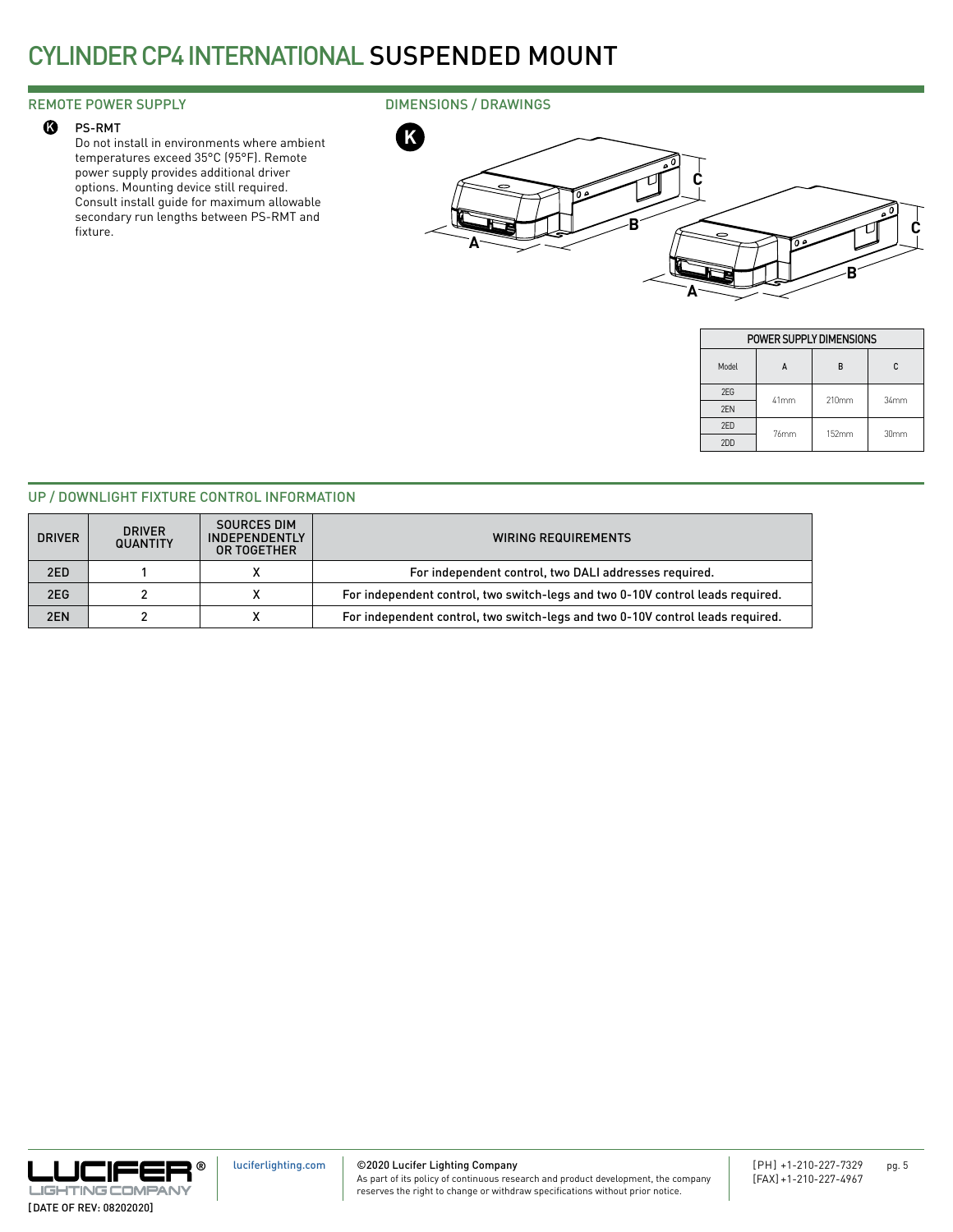# **TECHNICAL**

### **CONSTRUCTION**

Cylinder: Machined aluminum body; extruded aluminum internal heatsink; painted finishes are granulated powder coat.

CMJB: Die-cast aluminum body; painted finishes are granulated powder coat.

Remote Power Supply: Varies. Consult factory for additional information. **LED**

Proprietary 2 step MacAdam ellipse LED modules available in 80+ and 90+ CRI configurations in color temperatures of 2700K, 3000K, 3500K and 4000K. Average rated lamp life of 50,000 hours. Driver assemblies are field-replaceable.

#### **TUNABLE WHITE LED**

Proprietary 5-step MacAdam ellipse tunable white LED module available in 90+ CRI configuration. Features tuning range of 2700K to 5000K. Average rated lamp life: 50,000 hours. Driver assembly is fieldreplaceable.

### **POWER SUPPLY PERFORMANCE AND DIMMING INFORMATION**

| Power Supply   2IG                                               | 2IN | 2EG | 2EN | 2ED                                | 2DD |
|------------------------------------------------------------------|-----|-----|-----|------------------------------------|-----|
| Minimum °C   -10 °C   -10 °C   -20 °C   -20 °C   -20 °C   -20 °C |     |     |     |                                    |     |
| Maximum °C   40 °C   40 °C   40 °C   40 °C   40 °C   40 °C       |     |     |     |                                    |     |
| Dimming %                                                        |     |     |     | 1.0% 1.0% 0.1% 0.1% 0.1% 0.1% 0.1% |     |

Note: 2EG and 2EN drivers consult chart on page 6 to confirm appropriate dimming curve for compatibility with selected control.

### **MOUNTING**

Cylinder is supplied with a mounting adaptor, which integrates with mounting plate and accommodates ceiling thicknesses of 12mm to 19mm. Ceiling-mount junction box available for 13mm and 19mm conduit and features concealed internal clamps for clean fitting-free conduit exit and entry.

#### **LISTING**

CE listed standard for Dry / Damp (IP30) and Wet (IP54) locations.

#### **WARRANTY**

Manufacturer's 1-year warranty guarantees product(s) listed to be free from defects in material and workmanship under normal use and service. 5-year warranty on LED and power supply to operate with 70% of the original flux and remain within a range of 3 duv. Warranty period begins from the date of shipment by Seller and conditional upon the use of manufacturer-supplied power supply. Consult [website](http://luciferlighting.com/Resources/Full-Warranty) for full warranty terms and conditions.